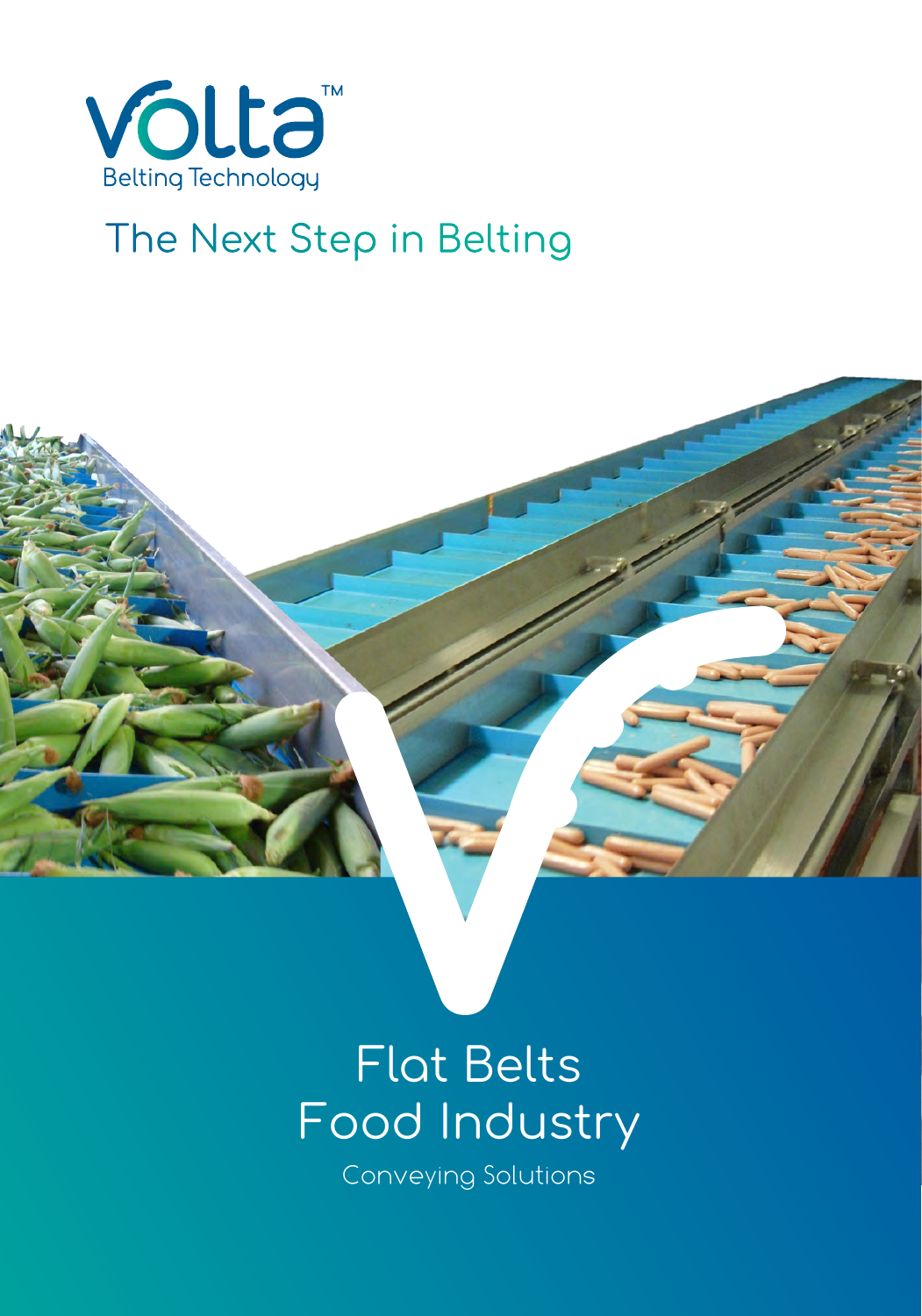

# **Flat Belts for the Food Industry**

| Volta has been manufacturing belts from homogenous Thermoplastic Elastomer (TPE) materials for over 50 years. | The base belts are cut and abrasion resistant and have no ply or hinged elements which harbor bacteria. | Volta products are the optimal choice where superior hygiene, conveying and cost efficiency are targets.

|             | <b>Homogeneous Belts</b> |  |                                 |                                                       |                                            |                |     |                                          |                |                                        |                 |        |
|-------------|--------------------------|--|---------------------------------|-------------------------------------------------------|--------------------------------------------|----------------|-----|------------------------------------------|----------------|----------------------------------------|-----------------|--------|
|             | Product<br>& Color       |  | <b>Shore</b><br><b>Hardness</b> | <b>Temperature</b><br>Range                           | Coefficient<br>of Friction<br>on S.Steel   | Thickness∣     |     | <b>Minimum</b><br><b>Pulley Diameter</b> |                | <b>Pull Force:</b><br>Pretension of 1% | Certifications  |        |
|             |                          |  |                                 |                                                       | (Bottom)                                   | mm             | mm  | Inch                                     | kg/cm          | lbs/in                                 |                 |        |
|             |                          |  |                                 |                                                       |                                            | 1.5            | 50  | $\overline{2}$                           | 1.50           | 8.40                                   |                 |        |
| <b>FHB</b>  | Blue16                   |  |                                 |                                                       |                                            | $\overline{2}$ | 70  | $2 \frac{3}{4}$                          | $\overline{2}$ | 11.20                                  |                 |        |
|             |                          |  | 59D                             | -20° C to 75°C                                        | 0.28                                       | $2.5***$       | 80  | $3\frac{1}{8}$                           | 2.50           | 14.00                                  | FDA/USDA        |        |
|             |                          |  |                                 | -5° F to 170°F                                        |                                            | 3              | 90  | $3\frac{9}{16}$                          | 3              | 16.80                                  | /EU             |        |
|             | Blue13**                 |  |                                 |                                                       |                                            | 4              | 110 | $4^{3}/_{8}$                             | 4              | 22.40                                  |                 |        |
| <b>FHW</b>  | Off white                |  |                                 |                                                       |                                            | 5              | 150 | $5\frac{7}{8}$                           | 5              | 28.00                                  |                 |        |
|             |                          |  |                                 |                                                       |                                            | 6              | 180 | $\overline{7}$                           | 6              | 33.60                                  |                 |        |
| <b>FMB</b>  | <b>Blue</b>              |  |                                 |                                                       |                                            | $\overline{c}$ | 30  | $1 \frac{3}{16}$                         | 1.20           | 6.80                                   |                 |        |
|             |                          |  |                                 | -30° C to 70°C<br>-20° F to 158°F                     | 0.36                                       | 2.5            | 35  | $1 \frac{3}{8}$                          | 1.50           | 8.40                                   | FDA/USDA<br>/EU |        |
| <b>FMB</b>  | Blue 02**                |  |                                 |                                                       |                                            | 3              | 40  | $1\frac{5}{8}$                           | 1.80           | 10.10                                  |                 |        |
|             |                          |  | 95A/46D                         |                                                       |                                            | 4              | 60  | $2^{3}/_{8}$                             | 2.40           | 13.50                                  |                 |        |
| <b>FMW</b>  | Beige                    |  |                                 |                                                       |                                            | 5              | 80  | $3\frac{1}{8}$                           | $\mathbf 3$    | 16.90                                  |                 |        |
|             |                          |  |                                 |                                                       |                                            | 6              | 90  | $3\frac{9}{16}$                          | 3.60           | 20.25                                  |                 |        |
| <b>FMWC</b> | Clear                    |  |                                 |                                                       |                                            | 7              | 105 | $4\frac{1}{3}$                           | 4.20           | 23.80                                  |                 |        |
|             |                          |  |                                 |                                                       |                                            | 8              | 120 | $4^{1/2}$                                | 4.80           | 27.20                                  |                 |        |
| FTB         | Blue10                   |  |                                 |                                                       | -40 $^{\circ}$ C to 40 $^{\circ}$ C<br>72A | 1.25           | 2.5 | 16                                       | $^{5/6}$       | 0.475                                  | 2.66            | FDA/EU |
|             |                          |  |                                 | -40°F to 104°F                                        |                                            | 3              | 19  | $^{3}/_{4}$                              | 0.57           | 3.2                                    |                 |        |
|             |                          |  |                                 | Low Temperature (LT) Homogeneous Belts                |                                            |                |     |                                          |                |                                        |                 |        |
|             |                          |  |                                 |                                                       |                                            | $\overline{c}$ | 30  | $1^{3}/_{16}$                            | 0.80           | 4.40                                   |                 |        |
|             |                          |  |                                 | -35°C to 65°C                                         |                                            | 3              | 40  | $1\frac{5}{8}$                           | 1.20           | 6.70                                   |                 |        |
| FMB-LT      | Blue15                   |  | 95A/46D                         | -31°F to 149°F                                        | 0.36                                       | 4              | 60  | $2^{3}/_{8}$                             | 1.60           | 9                                      | FDA/EU          |        |
|             |                          |  |                                 |                                                       |                                            | 5              | 80  | $3\frac{1}{8}$                           | $\overline{c}$ | 11.20                                  |                 |        |
|             |                          |  |                                 |                                                       |                                            | 6              | 90  | $3\frac{9}{16}$                          | 2.40           | 13.40                                  |                 |        |
|             |                          |  |                                 | Metal & X-Ray Detectable (MD) Homogeneous Belts       |                                            |                |     |                                          |                |                                        |                 |        |
|             |                          |  |                                 |                                                       |                                            | $\overline{c}$ | 50  | $\mathbf{2}$                             | 1.20           | 6.8                                    |                 |        |
|             |                          |  |                                 | -20°C to 60°C                                         |                                            | 3              | 75  | 3                                        | 1.80           | 10.1                                   |                 |        |
| FMB-MD      | Blue 09                  |  | 95A                             | -5°F to 140°F                                         | 0.50                                       | 4              | 100 | 4                                        | 2.40           | 13.5                                   |                 |        |
|             |                          |  |                                 |                                                       |                                            | 6              | 150 | 6                                        | 3.60           | 20.25                                  | FDA/EU          |        |
| FLB-MD      | Blue 09                  |  | 80A                             | -25 $^{\circ}$ C to 50 $^{\circ}$ C<br>-13°F to 120°F | 1.4                                        | $\overline{c}$ | 20  | $^{3}/_{4}$                              | 1.9            | 10.6                                   |                 |        |

Standard belt width = 1524mm (60").Some of the belts are also available in 2032mm (80") width.

Please contact Volta Belting representative for additional information.

**Note:** \*\* FHB-Blue13 – available in 4mm only.2.5mm available only in FHW-Off White. FMB-Blue02-available in 8mm only \*\*\* FLB-2-MD-Blue09 – Coefficient of Friction refers to the Matt surface(side) of the belt. The COF of the Shiny side on Stainless Steel = 2.2.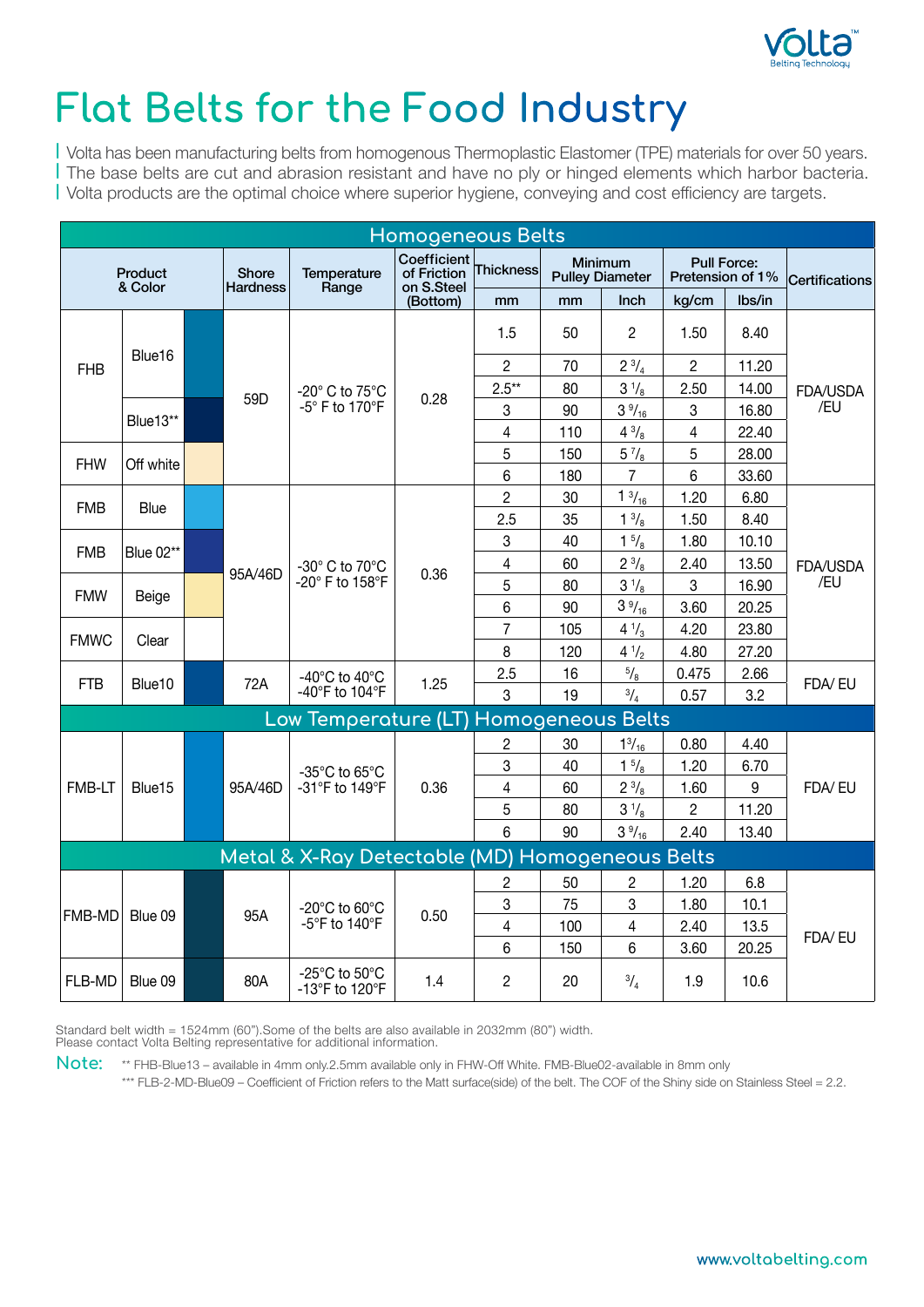### **Flat Belt Bottom Surfaces**



**Flat Belt Impression Top Surfaces**



| Homogeneous Embossed Bottom Belts |                    |  |                                 |                                                        |                                          |                |    |                                          |                |                                        |                 |
|-----------------------------------|--------------------|--|---------------------------------|--------------------------------------------------------|------------------------------------------|----------------|----|------------------------------------------|----------------|----------------------------------------|-----------------|
|                                   | Product<br>& Color |  | <b>Shore</b><br><b>Hardness</b> | <b>Temperature</b><br>Range                            | Coefficient<br>of Friction<br>on S.Steel | Thickness∣     |    | <b>Minimum</b><br><b>Pulley Diameter</b> |                | <b>Pull Force:</b><br>Pretension of 1% | Certifications  |
|                                   |                    |  |                                 |                                                        | (Bottom)                                 | mm             | mm | Inch                                     | kg/cm          | lbs/in                                 |                 |
| <b>FEHB</b>                       | Blue 16            |  | 59D                             | -20° C to 75°C<br>-5° F to 170°F                       | 0.20                                     | 3              | 90 | $3\frac{9}{16}$                          | 3              | 16.80                                  | FDA/USDA<br>/EU |
|                                   |                    |  |                                 |                                                        |                                          | $1.6***$       | 24 | $1 \frac{3}{16}$                         | 0.60           | 3.60                                   |                 |
| <b>FEMB</b>                       | Blue               |  |                                 |                                                        |                                          | 2              | 30 | $1 \frac{3}{16}$                         | 0.80           | 4.50                                   |                 |
|                                   |                    |  |                                 | -30° C to 70°C                                         |                                          | $2.5***$       | 35 | $1 \frac{3}{8}$                          | 1              | 5.60                                   | FDA/USDA        |
| FEMB***                           | Blue 02            |  | 95A/46D                         | -20° F to 158°F                                        | 0.25                                     | 3              | 40 | $1\frac{5}{8}$                           | 1.20           | 6.80                                   | /EU             |
|                                   |                    |  |                                 |                                                        |                                          | 4              | 60 | $2 \frac{3}{8}$                          | 1.60           | 9.20                                   |                 |
| <b>FEMW</b>                       | Beige              |  |                                 |                                                        |                                          | $5***$         | 80 | $3\frac{1}{8}$                           | 2.10           | 11.70                                  |                 |
| FEMB-                             | Blue 09            |  | 95A                             | -20° C to 60°C                                         | 0.25                                     | 2              | 50 | $\overline{c}$                           | 0.80           | 4.5                                    |                 |
| $MD**$                            |                    |  |                                 | -5° F to 140°F                                         |                                          | 3              | 75 | 3                                        | 1.20           | 6.8                                    | <b>FDA/EU</b>   |
| <b>FELB</b>                       | <b>Blue</b>        |  |                                 |                                                        |                                          | 1.6            | 10 | 3/8                                      | 0.32           | 1.79                                   |                 |
|                                   |                    |  | 80A                             | -40° C to 50°C<br>-40° F to 120°F                      | 0.45                                     | $\overline{c}$ | 12 | $\frac{1}{2}$                            | 0.40           | 2.24                                   | FDA/EU          |
| FELB***                           | Blue 02            |  |                                 |                                                        |                                          | $2.5***$       | 15 | 9/16                                     | 0.50           | 2.80                                   |                 |
| <b>FELW</b>                       | White 16           |  |                                 |                                                        |                                          | 3              | 20 | $1 \frac{3}{16}$                         | 0.60           | 3.36                                   |                 |
|                                   |                    |  |                                 | 40°C to 40°C                                           |                                          | 1.6            | 10 | 3/8                                      | 0.29           | 1.6                                    |                 |
| <b>FETB</b>                       | Blue 10            |  | 72A                             | -40°F to 104°F                                         | 1                                        | $\overline{c}$ | 13 | $\frac{1}{2}$                            | 0.36           | $\overline{c}$                         | FDA/EU          |
|                                   |                    |  |                                 |                                                        |                                          | 3              | 19 | 3/4                                      | 0.55           | 3                                      |                 |
|                                   |                    |  |                                 |                                                        | <b>Reinforced Belts</b>                  |                |    |                                          |                |                                        |                 |
|                                   |                    |  |                                 |                                                        |                                          | $\overline{c}$ | 25 | 1                                        | 6              | 33.50                                  |                 |
| <b>FRMB</b>                       | Blue               |  |                                 |                                                        | 0.20                                     | 3              | 35 | $1 \frac{3}{8}$                          | 7              | 39                                     |                 |
|                                   |                    |  |                                 | -30° C to 70°C                                         |                                          | $\overline{2}$ | 25 | 1                                        | 6              | 33.50                                  | FDA/USDA        |
|                                   |                    |  | 95A/46D                         | -20° F to 158°F                                        |                                          | 2.5            | 30 | $1 \frac{3}{16}$                         | 6.50           | 36.20                                  | /EU             |
| <b>FRMW</b>                       | Beige              |  |                                 |                                                        | 0.20                                     | 3              | 35 | $1 \frac{3}{8}$                          | $\overline{7}$ | 39                                     |                 |
|                                   |                    |  |                                 |                                                        |                                          | 4              | 70 | $2 \frac{3}{4}$                          | 7.5            | 42                                     |                 |
| <b>FRLB</b>                       | Blue               |  |                                 |                                                        | 0.20                                     | 1.6            | 8  | 5/16                                     | $\overline{4}$ | 22                                     |                 |
|                                   |                    |  |                                 |                                                        |                                          | $\overline{c}$ | 10 | 3/8                                      | 5              | 28                                     |                 |
|                                   |                    |  | 80A                             | -40 $^{\circ}$ C to 50 $^{\circ}$ C<br>-40° F to 120°F |                                          | 1.6            | 8  | 5/16                                     | 4              | 22                                     |                 |
| <b>FRLW</b>                       |                    |  |                                 |                                                        |                                          | $\overline{c}$ | 10 | $\frac{3}{8}$                            | 5              | 28                                     | FDA/EU          |
|                                   | White 16           |  |                                 |                                                        | 0.20                                     | 2.5            | 15 | 9/16                                     | 6.20           | 35                                     |                 |
|                                   |                    |  |                                 |                                                        |                                          | 3              | 18 | 11/16                                    | 7.50           | 42                                     |                 |
| FRTB*                             | Blue 10            |  | 72A                             | -40 $^{\circ}$ C to 40 $^{\circ}$ C<br>-40°F to 104°F  | 0.20                                     | 1.6            | 8  | 5/16                                     | 2.60           | 14.90                                  | FDA/EU          |

Standard belt width = 1524mm (60").Some of the belts are also available in 2032mm (80") width.

Please contact Volta Belting representative for additional information.

**Note:** \*FRTB-Blue10 - Pull Force (PF) calculated with Finger Splice welding.

\*\*FEMB-MD-Blue09-Metal & X-Ray Detectable belt.

\*\*\*2.5mm available in FEMB-Blue02 only.5mm available in FEMW-Beige and FEMB-Blue only. FELB-Blue02 available in 1.6mm and 2mm only.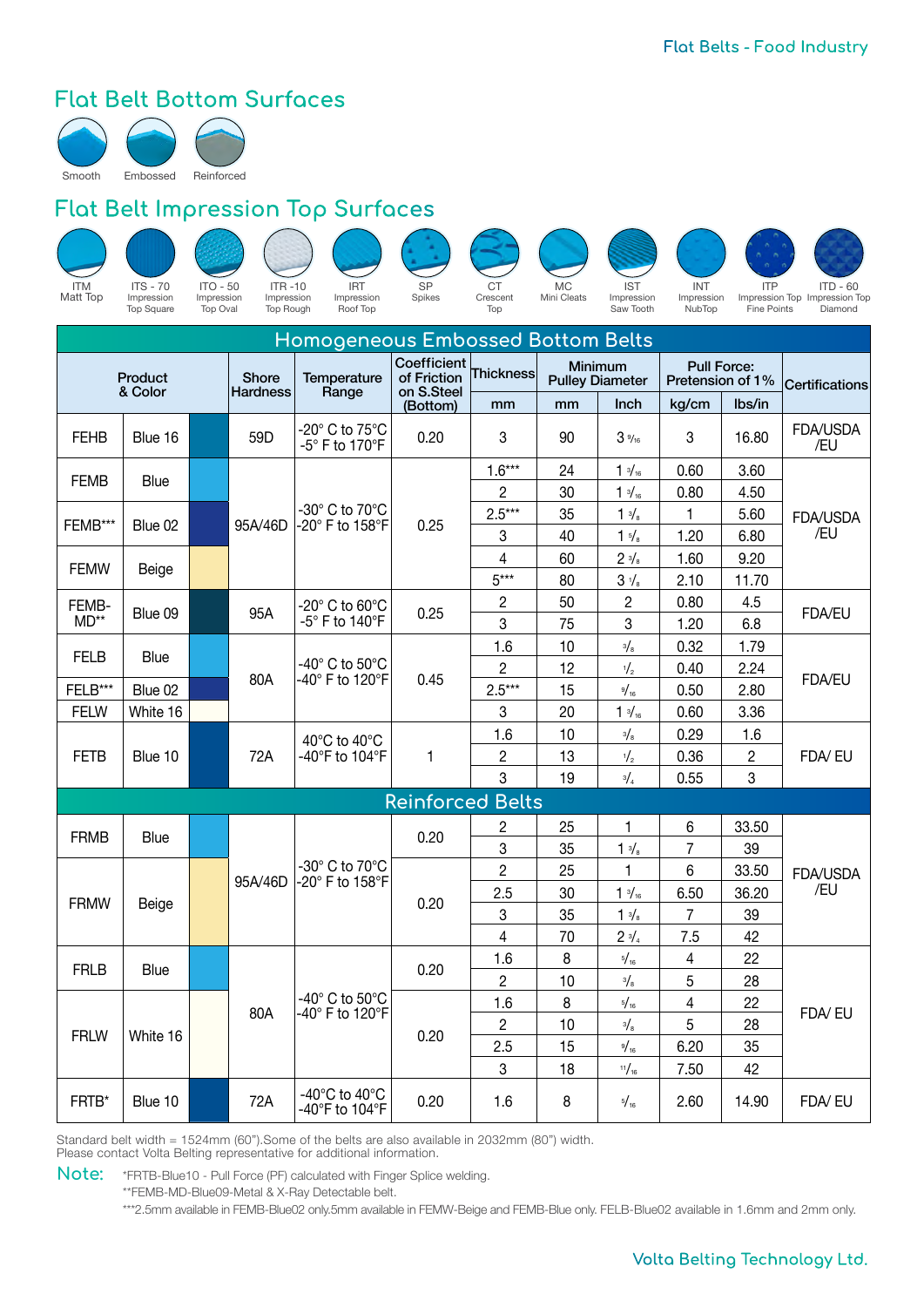

|                            |                      |                    |      |                   |                                                              | <b>Impression Top Belts</b>              |                              |                  |                                  |              |                    |                                                           |  |
|----------------------------|----------------------|--------------------|------|-------------------|--------------------------------------------------------------|------------------------------------------|------------------------------|------------------|----------------------------------|--------------|--------------------|-----------------------------------------------------------|--|
|                            |                      | Product<br>& Color |      | Shore<br>Hardness | Temperature<br>Range                                         | Coefficient<br>of Friction<br>on S.Steel |                              |                  | Minimum                          |              | <b>Pull Force:</b> | Thickness Pulley Diameter Pretension of 1% Certifications |  |
|                            |                      |                    |      |                   |                                                              | (Bottom)                                 | mm                           | mm               | Inch                             | kg/cm        | Ibs/in             |                                                           |  |
| Ξ                          | FEMB-ITM-LT Blue 15  |                    |      | 95A/46D           | 35°C to 50°C<br>-20°F to 120°F                               | 0.25                                     | 1                            | 10               | $\frac{3}{8}$                    | 0.26         | 1.45               | FDA/EU                                                    |  |
|                            |                      |                    |      |                   | -40 $^{\circ}$ C to 50 $^{\circ}$ C                          |                                          | 1.6                          | 10               | $^{3}/_{8}$                      | 0.24         | 1.40               |                                                           |  |
| <b>ITS70</b>               | FELB- ITS70          | <b>Blue</b>        |      | 80A               | -40°F to 120°F                                               | 0.45                                     | 2                            | 12<br>18         | $\frac{1}{2}$                    | 0.30         | 1.74               | FDA/EU                                                    |  |
| $\overline{5}$             | FELB - IST           | <b>Blue</b>        |      | 80A               | -40°C to 50°C<br>-40°F to 120°F                              | 0.45                                     | 3<br>$4**$                   | 35               | $^{3}/_{4}$<br>$1 \frac{3}{8}$   | 0.45<br>0.40 | 2.60<br>2.20       | FDA/EU                                                    |  |
|                            | FLB-ITD60            | Blue 02            |      | 80A               | -40 $^{\circ}$ C to 50 $^{\circ}$ C<br>-40°F to 120°F        | 0.55                                     | 2                            | 12               | $\frac{1}{2}$                    | 0.46         | 2.58               | FDA/EU                                                    |  |
| ITD60                      | FELB-ITD60           | Blue 02            |      | 80A               | -40°C to 50°C<br>-40°F to 120°F                              | 0.45                                     | 1.8                          | 11               | $^{7}/_{16}$                     | 0.3          | 1.68               | FDA/EU                                                    |  |
|                            | FELB - ITO50         | Blue               |      |                   |                                                              |                                          | $2^*$                        | 12               | $\frac{1}{2}$                    | 0.32         | 1.87               |                                                           |  |
|                            | FELB - ITO50 Blue 02 |                    |      | 80A               | -40° C to 50° C                                              | 0.45                                     | 2.5                          | 15               | 9/16                             | 0.40         | 2.32               | FDA/EU                                                    |  |
|                            |                      |                    |      |                   | -40° F to 120° F                                             |                                          | 3                            | 18               | 11/16                            | 0.50         | 2.80               |                                                           |  |
|                            | FELW - ITO50 White16 |                    |      |                   |                                                              |                                          | $5^*$                        | 35               | $1 \frac{3}{8}$                  | 0.90         | 5                  |                                                           |  |
|                            | FMB - ITO50          | Blue               |      |                   |                                                              | 0.36                                     | 2.5                          | 35               | $1 \frac{3}{8}$                  | 1.50         | 8.40               | FDA/USDA<br>/EU                                           |  |
| ITO50                      | FEMB-ITO50           | <b>Blue</b>        |      | 95A/46D           | -30 $^{\circ}$ C to 70 $^{\circ}$ C<br>-20°F to 158°F        |                                          | 2                            | 30               | $1\frac{3}{16}$                  | 0.60         | 3.36               |                                                           |  |
| FEMW-<br>ITO <sub>50</sub> |                      |                    |      |                   | 0.25                                                         | 2.5                                      | 35                           | $1 \frac{3}{16}$ | 0.74                             | 4.20         | FDA/USDA           |                                                           |  |
|                            |                      | Beige              |      |                   |                                                              |                                          | 3                            | 40               | $1^{15}/_8$                      | 0.94         | 5.26               | /EU                                                       |  |
|                            |                      |                    |      |                   |                                                              |                                          | $5***$                       | 70               | $2^{3}/_{4}$                     | 1.48         | 8.40               |                                                           |  |
|                            | FEMB-ITO50-          | Blue 09            |      | 95A               | -20°C to 60°C<br>-5°F to 140°F                               | 0.25                                     | $\overline{\mathbf{c}}$<br>3 | 50<br>75         | 2<br>3                           | 0.60<br>1    | 3.36<br>5.6        | <b>FDA/EU</b>                                             |  |
|                            | $MD***$              |                    |      |                   |                                                              |                                          | 5                            | 125              | 5                                | 1.8          | 10.1               |                                                           |  |
| <b>TR10</b>                | FELW - ITR10 White16 |                    |      | 80A               | -40 $^{\circ}$ C to 50 $^{\circ}$ C<br>-40°F to 120°F        | 0.45                                     | 4                            | 25               | 1                                | 0.70         | 3.92               | FDA/EU                                                    |  |
|                            | FELB - IRT           | <b>Blue</b>        |      | 80A               | -40 $^{\circ}$ C to 50 $^{\circ}$ C<br>-40°F to 120°F        | 0.45                                     | 4                            | 25               | 1                                | 0.60         | 3.40               | FDA/EU                                                    |  |
| E                          | FEMB - IRT           |                    | Blue | 95A/46D           | -30°C to 70°C                                                | 0.25                                     | 3.5                          | 40               | $1\frac{9}{16}$                  | 1            | 5.60               | FDA/USDA                                                  |  |
|                            |                      |                    |      |                   | -20°F to 158°                                                |                                          | 4                            | 55               | $2^{3}/_{16}$                    | 1.20         | 6.80               | /EU                                                       |  |
|                            |                      |                    |      |                   | -40°C to 50°C<br>-40°F to 120°F                              |                                          | 2                            | 20               | $1 \frac{3}{16}$                 | 0.40         | 2.24               | FDA/EU                                                    |  |
|                            | FELB - SP            | Blue               |      | 80A               |                                                              | 0.45                                     | 2.5                          | 24               | $1 \frac{5}{16}$                 | 0.50         | 2.80               |                                                           |  |
| Spikes*                    |                      |                    |      |                   |                                                              |                                          | 3<br>$\overline{c}$          | 28<br>40         | $1\frac{1}{8}$<br>$1\frac{5}{8}$ | 0.60<br>0.80 | 3.36<br>4.50       |                                                           |  |
|                            | FEMB - SP            | Blue               |      | 95A/46D           | -30 $^{\circ}$ C to 70 $^{\circ}$ C<br>-20°F to 158°F        | 0.25                                     | 2.5                          | 45               | $1 \frac{3}{4}$                  | 1.           | 5.60               | FDA/USDA                                                  |  |
|                            | FEMW - SP            | Beige              |      |                   |                                                              |                                          | 3                            | 50               | 2                                | 1.20         | 6.80               | /EU                                                       |  |
| È                          | FELB - ITP           | Blue 02            |      | 80A               | -40 $^{\circ}$ C to 50 $^{\circ}$ C<br>-40°F to 120°F        | 0.45                                     | $\mathbf{2}$                 | 12               | $\frac{1}{2}$                    | 0.40         | 2.24               | FDA/EU                                                    |  |
| 호                          | FEMB - INT           | <b>Blue</b>        |      | 95A/46D           | -30°C to 70°C<br>-20°F to 158°F                              | 0.25                                     | $\mathbf{2}$                 | 50               | $\overline{2}$                   | 0.80         | 4.50               | FDA/USDA<br>/EU                                           |  |
| 5                          | FELB - CT            | <b>Blue</b>        |      | 80A               | -40°C to 50°C<br>-40°F to 120°F                              | 0.45                                     | 3                            | 35               | $1 \frac{3}{8}$                  | 0.60         | 3.36               | <b>FDA/EU</b>                                             |  |
|                            | FMB - CT             | <b>Blue</b>        |      |                   | -30°C to 70°C                                                | 0.36                                     | $\overline{3}$               | 60               | $2^{3}/_{8}$                     | 1.80         | 10.12              |                                                           |  |
|                            | FEMB - CT            | Blue               |      | 95A/46D           | -20°F to 158°F                                               | 0.25                                     | $\ensuremath{\mathsf{3}}$    | 60               | $2^{3}/_{8}$                     | 1.20         | 6.75               | FDA/USDA<br>/EU                                           |  |
|                            | FEMW - CT            | Beige              |      |                   |                                                              |                                          | 2.5                          | 50               | 2                                | $\mathbf{1}$ | 5.60               |                                                           |  |
| Crescent Top               | FEMB-CT-<br>$MD***$  | Blue 09            |      | 95A               | -20 $^{\circ}$ C to 60 $^{\circ}$ C<br>-5°F to $140^\circ$ F | 0.25                                     | 3                            | 95               | $3\frac{3}{16}$                  | 1.2          | 6.75               | <b>FDA/EU</b>                                             |  |
| Mini Cleats                | FELB - MC            | Blue               |      | 80A               | -40°C to 50°C<br>-40°F to 120°F                              | 0.45                                     | 2.5                          | 40               | $1\frac{5}{8}$                   | 0.50         | 2.80               | <b>FDA/EU</b>                                             |  |
|                            | FEMB - MC            | Blue               |      | 95A/46D           | 30°C to 70°C<br>-20° F to 158°F                              | 0.25                                     | 3                            | 70               | $2 \frac{3}{4}$                  | 1.20         | 6.80               | FDA/USDA<br>/EU                                           |  |

Standard belt width = 1524mm (60").Some of the belts are also available in 2032mm (80") width. Please contact Volta Belting representative for additional information.

**Note:** \* Spikes -Height of Spikes above base belt is 2.8mm. FELB-2-ITO50 ; FELW-5-ITO50- not standard. FELW-2-ITO50 not available.

\*\* FELB-IST - Base - 2mm; total belt height 4mm. FEMB-ITM-LT – Min. Pulley diameter for temperature ≥ 5°C/41°F.

\*\* FEMB-ITO50-MD & FEMB-CT-MD-Blue09-Metal & X-Ray Detectable belts.

FELB-ITO50-Blue02 available in 3mm only. 5mm available in FEMB-ITO50&FELB-ITO50 only.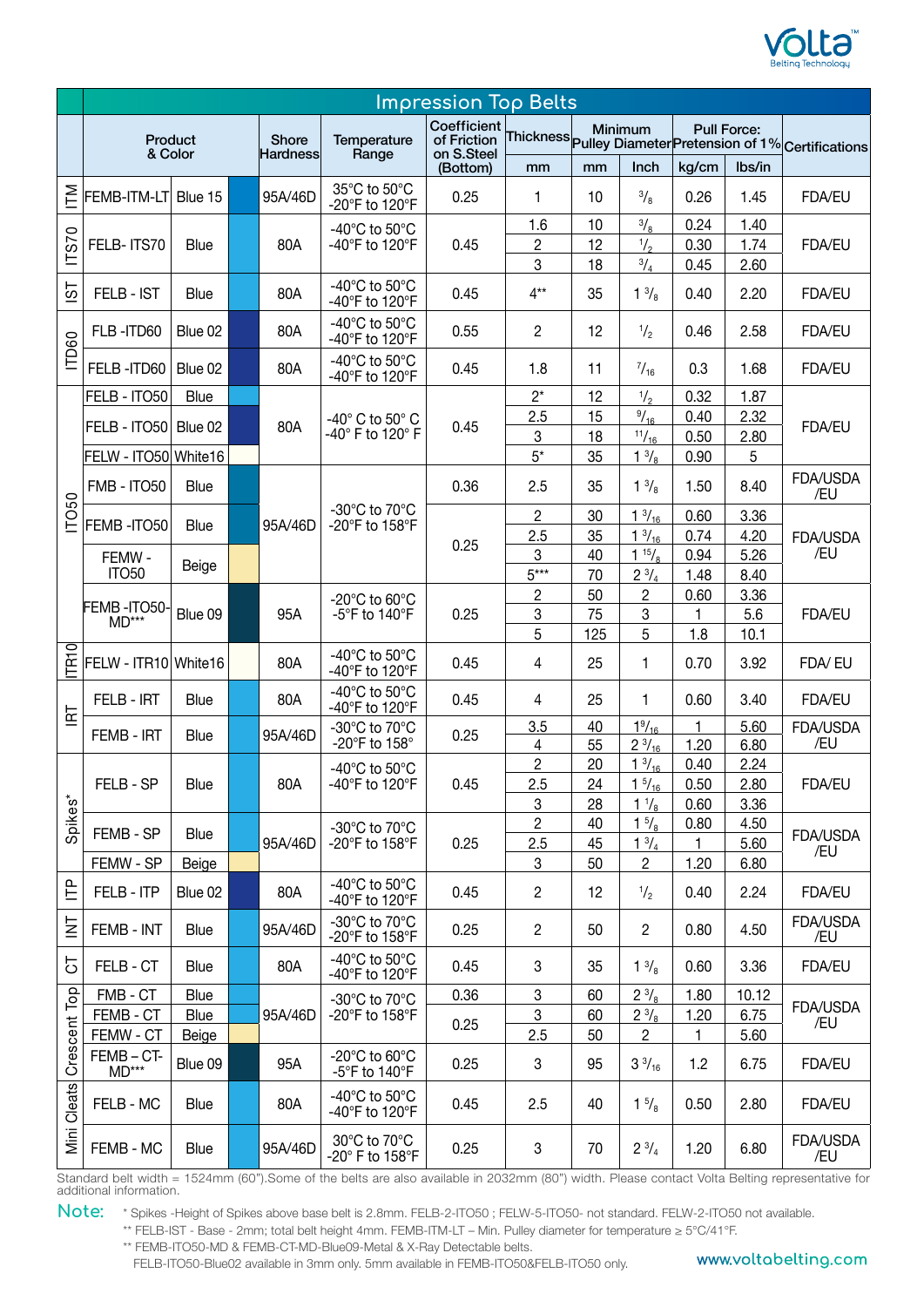| <b>Reinforced Impression Top Belts</b> |             |  |                                 |                                                                     |                                          |                  |                |                   |                                                                       |        |                        |  |
|----------------------------------------|-------------|--|---------------------------------|---------------------------------------------------------------------|------------------------------------------|------------------|----------------|-------------------|-----------------------------------------------------------------------|--------|------------------------|--|
| Product                                |             |  | <b>Shore</b><br><b>Hardness</b> | Temperature<br>Range                                                | Coefficient<br>of Friction<br>on S.Steel | <b>Thickness</b> | <b>Minimum</b> |                   | <b>Pull Force:</b><br>Pulley Diameter Pretension of 1% Certifications |        |                        |  |
| & Color                                |             |  |                                 |                                                                     | (Bottom)                                 | mm               | mm             | Inch              | kg/cm                                                                 | lbs/in |                        |  |
| FRMB-                                  | <b>Blue</b> |  |                                 |                                                                     | 0.20                                     | 2.5              | 32             | $1_{\frac{1}{4}}$ | 4.10                                                                  | 24     |                        |  |
| ITO <sub>50</sub>                      |             |  | 95A/46D                         | $30^\circ$ C to 70 $^\circ$ C<br>-20 $^{\circ}$ F to 158 $^{\circ}$ |                                          | 3                | 36             | $1_{7/16}$        | 4.30                                                                  | 25.20  | <b>FDA/USDA</b><br>/EU |  |
| FRMW-                                  |             |  |                                 |                                                                     | 0.20                                     | 2.5              | 32             | $1_{1/4}$         | 4.10                                                                  | 24     |                        |  |
| ITO <sub>50</sub>                      | Beige       |  |                                 |                                                                     |                                          | 3                | 36             | $^{7}/_{16}$      | 4.30                                                                  | 25.20  |                        |  |
| FRLB - ITO50                           | <b>Blue</b> |  |                                 | $-40^\circ$ C to 50 $^\circ$ C<br>-40° F to 120° Fl                 | 0.20                                     | 2.5              | 15             | 9/16              | 3.20                                                                  | 18     |                        |  |
| FRLW -                                 |             |  | 80A                             |                                                                     | 0.20                                     | 2.5              | 15             | 9/16              | 3.20                                                                  | 18     |                        |  |
| ITO <sub>50</sub>                      | White 16    |  |                                 |                                                                     |                                          | 3                | 18             | 11/16             | 3.48                                                                  | 21.60  |                        |  |
| FRLW -<br>ITR <sub>10</sub>            | White 16    |  | 80A                             | $-40^\circ$ C to 50 $^\circ$ C                                      | 0.20                                     | 4                | 30             | 3/16              | 3.40                                                                  | 19     | <b>FDA/EU</b>          |  |
|                                        |             |  |                                 | -40° F to 120° Fi                                                   |                                          | 1.6              | 8              | 5/16              | 4                                                                     | 22     |                        |  |
| FRLB - ITS70                           | Blue 02     |  |                                 |                                                                     | 0.20                                     | 2                | 10             | $\frac{3}{8}$     | 5                                                                     | 28     |                        |  |

#### **Covered Bottom Flat Belts**

Ideal for special applications, for example in bakeries and confectioneries where reinforcement is necessary and hygiene cannot be compromised.

The fabric reinforcement is thermally- coated with a thin layer of Volta TPE to provide a seal, preventing both contamination and delamination. As an extra precaution, belt edges can be thermo-sealed or recessed to prevent fraying and the ingress of contaminants.



| Covered Bottom/ Covered Bottom Impression Top Belts |             |                          |                      |                                                      |          |                |     |                                                                                 |       |         |                 |  |
|-----------------------------------------------------|-------------|--------------------------|----------------------|------------------------------------------------------|----------|----------------|-----|---------------------------------------------------------------------------------|-------|---------|-----------------|--|
| Product<br>& Color                                  |             | <b>Shore</b><br>Hardness | Temperature<br>Range | Coefficient<br>of Friction<br>on S.Steel             |          | <b>Minimum</b> |     | <b>Pull Force:</b><br>Thickness Pulley Diameter Pretension of 1% Certifications |       |         |                 |  |
|                                                     |             |                          |                      |                                                      | (Bottom) | mm             | mm  | <b>Inch</b>                                                                     | kg/cm | lbs/in  |                 |  |
| FRLB - CEB - B                                      | Blue        |                          |                      | -40° C to 50° C <br>-40° F to 120° Fl                | 0.30     | $\mathbf{2}$   | 19  | 3/4                                                                             | 2.20  | 12.40   | FDA/EU          |  |
| FRLW - CEB - B                                      | White 16    |                          | 80A                  |                                                      | 0.30     | $\overline{2}$ | 19  | $^{3}/_{4}$                                                                     | 2.20  | 12.40   | FDA/EU          |  |
| FRLW - CEB - C                                      | White 16    |                          |                      |                                                      | 0.30     | 3              | 30  | $1_{\frac{1}{4}}$                                                               | 2.80  | 15.60   | <b>FDA/EU</b>   |  |
| FRLW - CB                                           | lWhite 16l  |                          |                      |                                                      | 0.40     | 2              | 19  | $^{3}/_{4}$                                                                     | 3.10  | 17.40   | <b>FDA/EU</b>   |  |
|                                                     |             |                          |                      |                                                      | 0.30     | 0.80           | 12  | 1 $\frac{5}{3}$                                                                 | 3.50  | 19.6060 |                 |  |
| FRMB - CEB - B                                      | <b>Blue</b> |                          |                      |                                                      | 0.30     | 3              | 40  | $1\frac{5}{8}$                                                                  | 6.80  | 38      |                 |  |
| FRMB - CB                                           | <b>Blue</b> |                          | 95A/46D              | -30°C to 60°C.                                       | 0.45     | 3              | 40  | 1 $\frac{5}{8}$                                                                 | 7.20  | 40      | FDA/USDA<br>/EU |  |
| FRMW - CEB - C                                      | Beige       |                          |                      | -20 $\mathrm{^{\circ}F}$ to 120 $\mathrm{^{\circ}F}$ | 0.30     | 3              | 40  | $1\frac{5}{8}$                                                                  | 6.80  | 38      |                 |  |
| FRMB-CEBB-HMC***                                    | <b>Blue</b> |                          |                      |                                                      | 0.30     | 3              | 120 | $4 \frac{7}{8}$                                                                 | 5     | 28      |                 |  |
| FRMB-CEBB-MC                                        | Blue        |                          |                      |                                                      | 0.30     | 3              | 85  | $3\frac{3}{8}$                                                                  | 4.80  | 26.80   |                 |  |
| FRLB-CEBB-B-<br><b>ITO50</b>                        | Blue        |                          | 80A                  | -40°C to 50°C.<br>-40 $\degree$ F to 120 $\degree$ F | 0.30     | 2.5            | 15  | 9/16                                                                            | 3.50  | 18      | <b>FDA/EU</b>   |  |

|                          | Belt Coating Materials for the Food Industry |            |               |                                    |                                |                                      |                                   |                                 |  |  |  |  |  |
|--------------------------|----------------------------------------------|------------|---------------|------------------------------------|--------------------------------|--------------------------------------|-----------------------------------|---------------------------------|--|--|--|--|--|
| <b>Products</b>          |                                              | GIB-Blue17 | MIB-Blue17    |                                    | WIB-Blue17 FEIB-Blue-17        | <b>FEMB-SP-Blue</b><br>FEMW-SP-Beige | FELB-SP-<br><b>Blue</b>           | <b>FELB-IST-</b><br><b>Blue</b> |  |  |  |  |  |
| Illustration             |                                              |            |               |                                    |                                |                                      |                                   |                                 |  |  |  |  |  |
| <b>Description</b>       |                                              | Super Grip | Multi Grip    | Wood Grip                          | High Grip                      | <b>Spikes</b>                        | <b>Spikes</b>                     | Saw Tooth                       |  |  |  |  |  |
|                          | <b>Hardness</b>                              | 62A        | 62A           | 62A                                | 62A                            | 95A                                  | 80A                               | 80A                             |  |  |  |  |  |
| <b>Size</b>              | Width                                        | 50         | 50            | 70                                 | 1524                           | 1524                                 | 1524                              | 1524                            |  |  |  |  |  |
| (mm)                     | <b>Thickness</b>                             | 4          | 6             | 4                                  | 2/2.5/3/4                      | $2/2.5/3*$                           | $2/2.5/3*$                        | $4***$                          |  |  |  |  |  |
| CoF (Stainless Steel)    |                                              | 0.98       | 1.08          | 1.05                               | 0.95                           | 0.25                                 | 0.45                              | 0.45                            |  |  |  |  |  |
| <b>Temperature Range</b> |                                              |            |               | $-20^{\circ}$ C to 40 $^{\circ}$ C | $-30^\circ$ C to 70 $^\circ$ C |                                      | -40 $\degree$ C to 50 $\degree$ C |                                 |  |  |  |  |  |
| Certifications           |                                              |            | <b>FDA/EU</b> |                                    |                                | <b>FDA/USDA/EU</b>                   | FDA/EU                            |                                 |  |  |  |  |  |